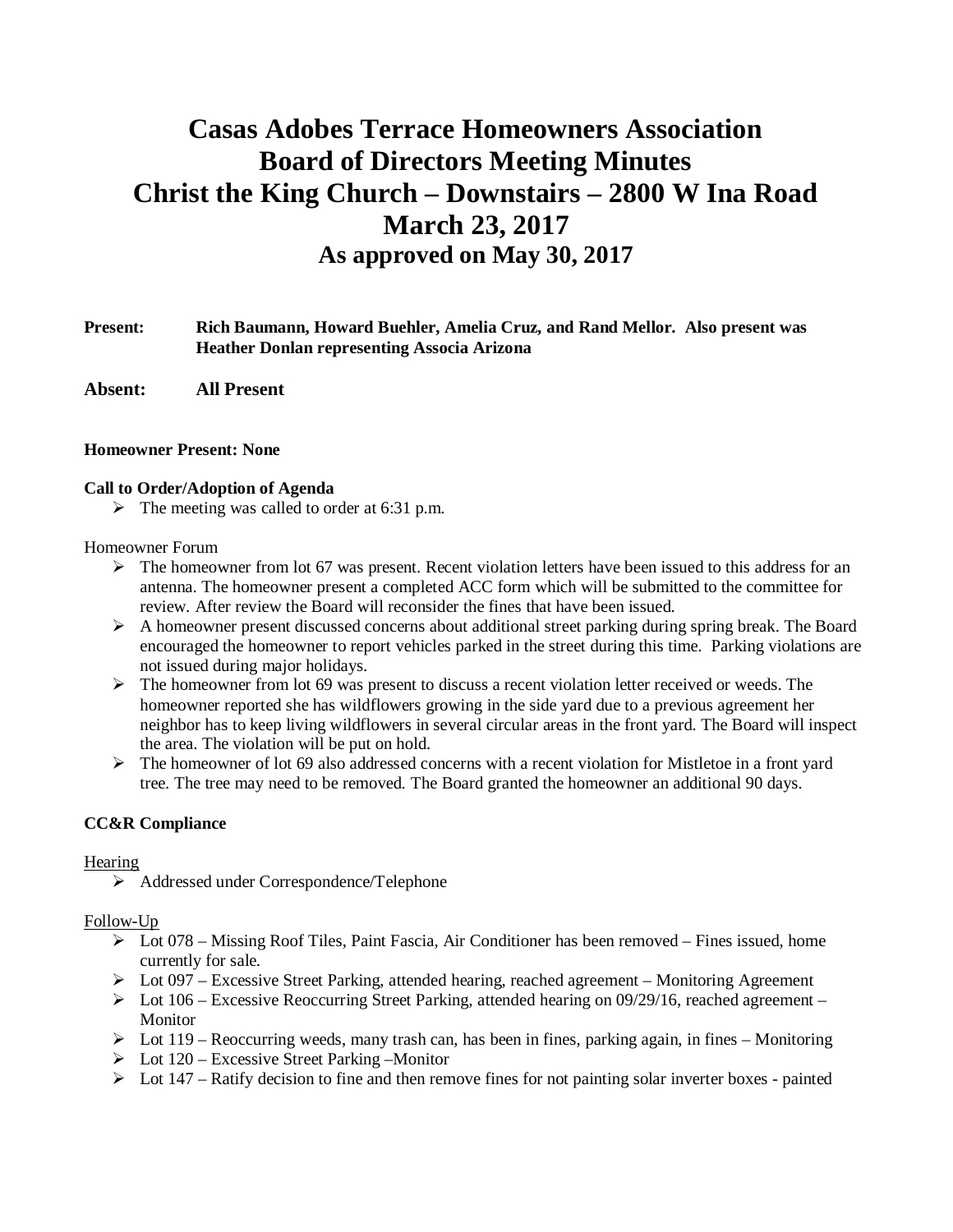$\triangleright$  Lot 179 – Excessive Street Parking related to home based Business and tarp structure over the wall – Fine issued

## Correspondence/Telephone

 $\triangleright$  Lot 083 – Extended (more than 2 months) "guest" parking in the HOA common area (not technically street), invited to this meeting to discuss and hopefully resolve for future since Homeowner says ending soon this time. The Board will issue a General Correspondence Letter stating that the homeowner will need to make arrangements for any future parking.

#### *A motion to issue a general correspondence letter stating an arrangement will need to be made prior to any parking in the street, seconded, and passed with a unanimous vote.*

 $\triangleright$  Lot 093 – Reconsideration of drainage on to adjacent lot (92) issue. The homeowner submitted a statement that no alterations to the drainage have been made since moving into the house 20 years ago. A paver walkway has been added to the front yard. The association records do not indicate approval was granted for the paver walkway.

## *A motion was made to grant the homeowner an additional 30 days to find a suitable remedy to the drainage issue, seconded, and passed with 3 approval, one abstained.*

- $\triangleright$  Lot 098 Refusal to submit an ACC application for roofing project. The Board was provided with a statement from the homeowner stating that repairs to the roof have been made but no modifications were made. The Board inspected the completed project and determined the homeowner had used most of the existing tile. An additional inspection will be completed to ensure all edges have been painted.
- $\triangleright$  Lot 175 An email notification was sent requesting the homeowner be present at the meeting to discuss compliance concerns with the Board. The homeowner was not in attendance. The board determined to issue one last communication requesting another meeting. After a meeting has been scheduled and attended the Board will consider removing some of the fines issued.

## **Approval of Minutes**

*A motion to approve the January 26, 2017 meeting minutes as amended was made, seconded and passed with a unanimous vote.*

*A motion to adopt the January 3, 2017 and the February 7, 2017 ACC minutes as presented was made, seconded and passed with a unanimous vote.*

#### **Financial Report**

Ø The January 2017 and February 2017 financials were provided for review.

*A motion to accept the January 2017 and February 2017 financials was made, seconded, and passed with a unanimous vote.*

*A motion was made to accept the 2016 Compilation Report prepared by Larry Recker and posted to the web site as annotated by the Board, seconded, and passed with a unanimous vote.*

#### **Officer, Committee and Management Reports**

#### Officers Reports

 $\triangleright$  No Report